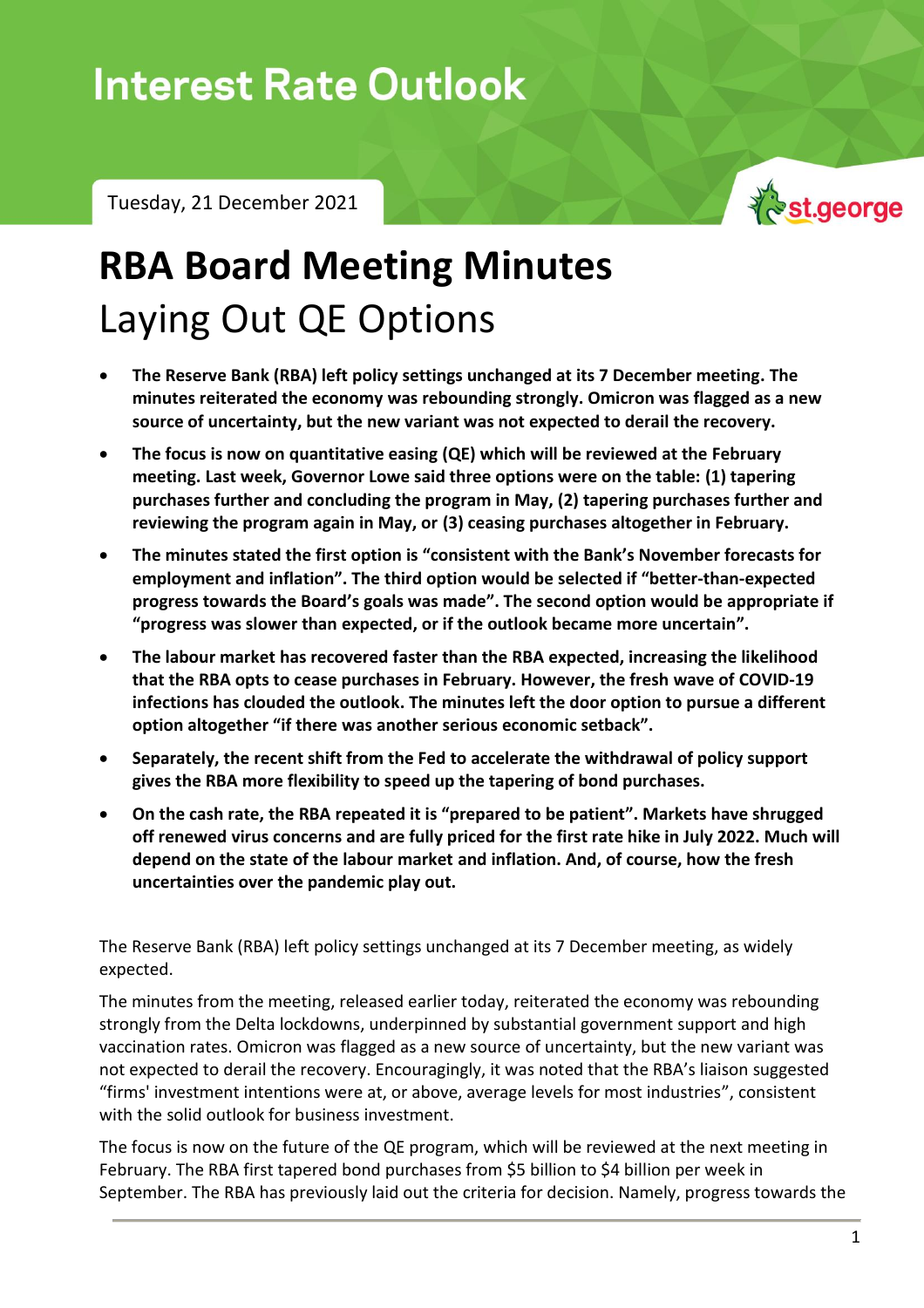central bank's goals for employment and inflation, the actions of other central banks and the functioning of the Australian bond market.

In a speech last week, Governor Lowe said three options were on the table:

- (1) tapering purchases further and concluding the program in May,
- (2) tapering purchases further and reviewing the program again in May, or
- (3) ceasing purchases altogether in February.

The minutes today shed more light on the RBA's thinking on each of the options. The minutes stated first option is "consistent with the Bank's November forecasts for employment and inflation". The third option would be selected if "better-than-expected progress towards the Board's goals was made". The second option would be appropriate if "progress was slower than expected, or if the outlook became more uncertain".

So far, the recovery looks to be playing out faster than the RBA expected, increasing the likelihood that the RBA opts for option three (ceasing purchases in February). Notably, the labour market is bouncing back faster than the RBA forecast in its November Statement on Monetary Policy. The blockbuster November jobs data saw the unemployment rate drop to 4.6 per cent, back near its lowest level in more than a decade. The RBA forecast the unemployment rate to reach 4¾ per cent by the end of 2021.

However, the fresh wave of COVID-19 infections in the past couple of weeks has clouded the outlook, adding weight to option two (tapering in February and reviewing again in May).

The minutes also left the door option to pursue a different option altogether "if there was another serious economic setback".

Separately, the recent shift from the Fed to accelerate the withdrawal of policy support gives the RBA more flexibility to speed up the tapering of bond purchases. Earlier this month, the US Federal Reserve announced it will taper its QE program faster, bringing forward the end of the program to March. Fed officials are also now expecting three rate hikes in 2022, compared with one previously.

The RBA's decision on bond purchases at the February meeting will hinge on the flow of information over the coming months. By this time, there will be a clearer picture of the risk posed by the Omicron variant. Plus, there will be data on the December quarter CPI and how the labour market performs over December and January.

Turning to the cash rate, the RBA repeated it is "prepared to be patient". There is a wide range of opinions on when the RBA will start raising rates. On one hand, the economy is primed to bounce back quickly from the Delta lockdowns. Indeed, we have already made good progress on that front; a sharp rebound in consumption is underway and all the jobs lost during the Delta lockdowns have been recovered. But on the other hand, the pandemic continues to cast considerable uncertainty over the outlook.

Markets have shrugged off renewed virus concerns and are fully priced for the first rate hike in July 2022. Much will depend on the state of the labour market and inflation. And, of course, how the fresh uncertainties over the pandemic play out.

> **Matthew Bunny, Economist** Ph: (02) 8254 0023